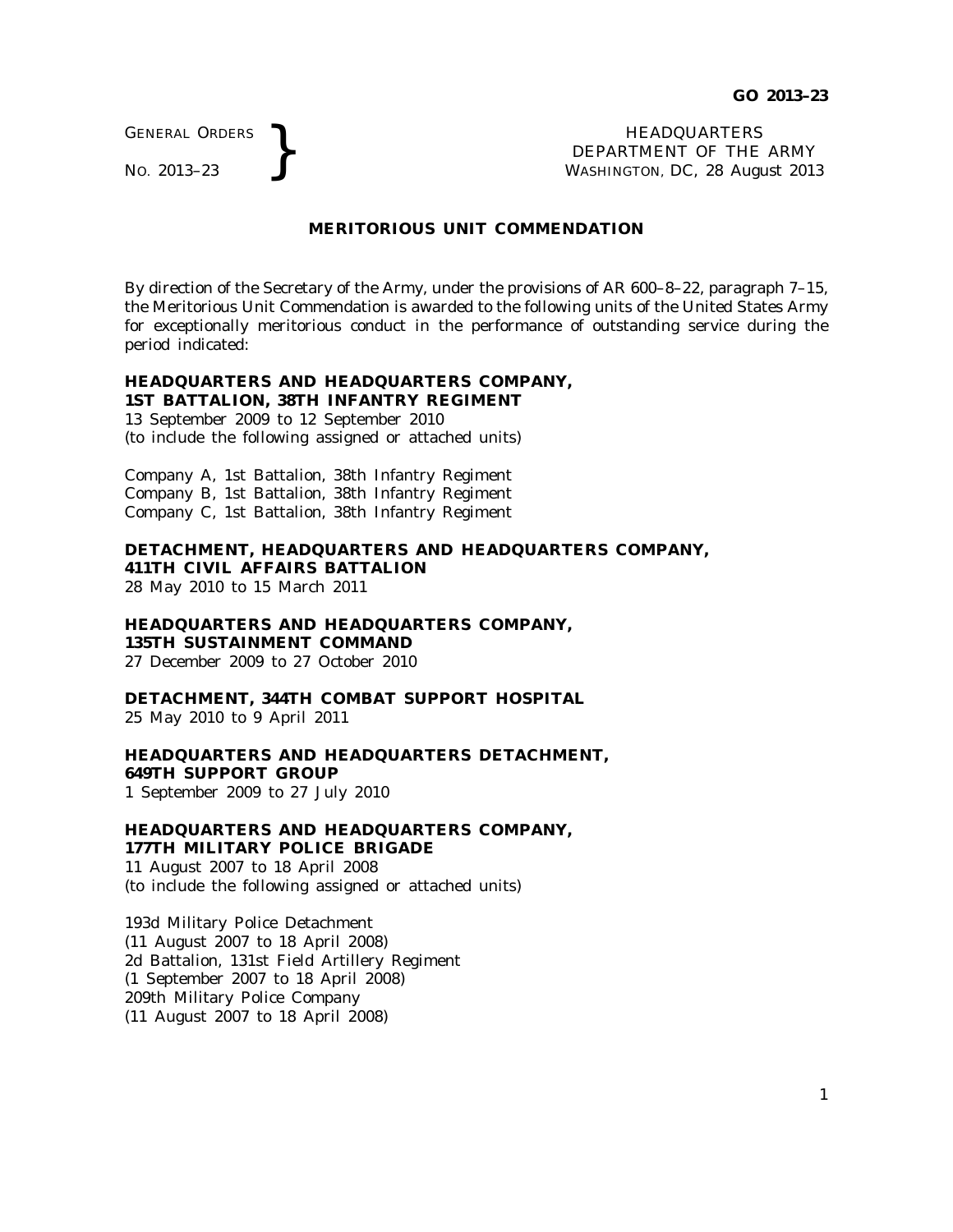Company C, 1st Battalion, 185th Infantry Regiment (5 September 2007 to 1 March 2008) Headquarters and Headquarters Detachment, 504th Military Police Battalion (11 August 2007 to 18 April 2008) 735th Quartermaster Company (11 August 2007 to 20 February 2008) Detachment, Headquarters and Headquarters Company, 1st Battalion, 181st Infantry Regiment (29 August 2007 to 3 March 2008) 418th Military Police Detachment (11 August 2007 to 18 April 2008) Detachment, Battery A, 4th Battalion, 133d Field Artillery Regiment (27 August 2007 to 1 March 2008) Headquarters and Headquarters Company, 535th Military Police Battalion (11 August 2007 to 18 April 2008) Company A, 1st Battalion, 200th Infantry Regiment (11 August 2007 to 17 February 2008) Company C, 2d Battalion, 200th Infantry Regiment (1 September 2007 to 28 February 2008) Troop B, 1st Squadron, 158th Cavalry Regiment (9 September 2007 to 9 March 2008)

#### **HEADQUARTERS AND HEADQUARTERS COMPANY, 1ST ENGINEER BATTALION**

11 November 2009 to 31 July 2010 (to include the following assigned or attached units)

Support Company, 1st Engineer Battalion 111th Engineer Company 72d Engineer Company 573d Engineer Company

### **HEADQUARTERS AND HEADQUARTERS DETACHMENT, 93D MILITARY POLICE BATTALION**

26 January 2009 to 10 January 2010 (to include the following assigned or attached unit)

591st Military Police Company (24 February 2009 to 10 January 2010)

#### **HEADQUARTERS AND HEADQUARTERS DETACHMENT, 181ST TRANSPORTATION BATTALION**

5 October 2005 to 20 September 2006 (to include the following assigned or attached units)

Battery A, 1st Battalion, 17th Field Artillery Regiment (20 January 2006 to 20 September 2006) Battery B, 1st Battalion, 17th Field Artillery Regiment (4 November 2005 to 20 September 2006)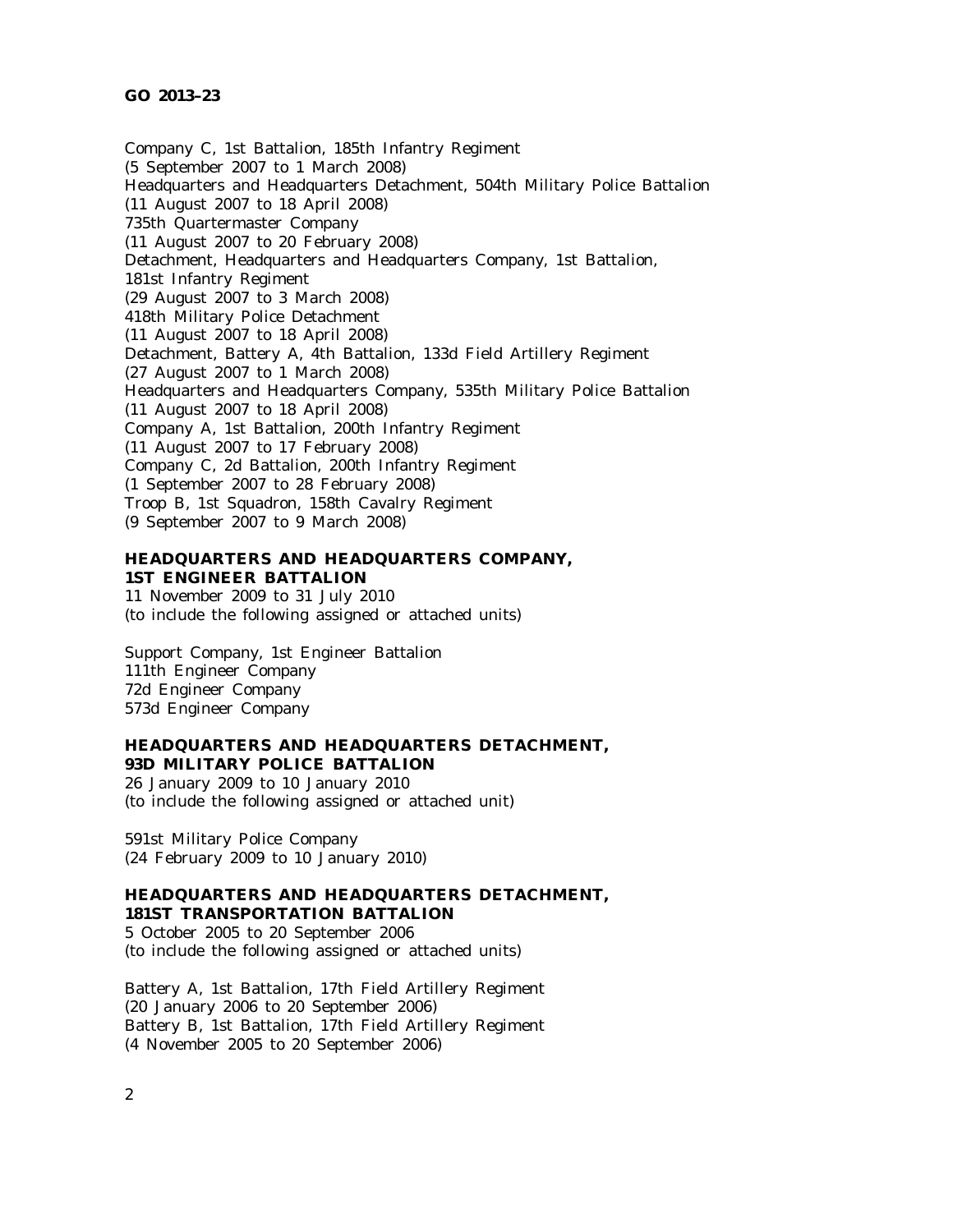Battery C, 1st Battalion, 17th Field Artillery Regiment (13 December 2005 to 20 September 2006) Battery A, 3d Battalion, 321st Field Artillery Regiment (6 November 2005 to 20 September 2006) Battery C, 3d Battalion, 321st Field Artillery Regiment (22 November 2005 to 20 September 2006) 220th Transportation Company (11 November 2005 to 20 August 2006)

## **HEADQUARTERS AND SUPPORT COMPANY, 615TH SUPPORT BATTALION**

4 October 2006 to 21 December 2007 (to include the following assigned or attached units)

Company A, 615th Support Battalion Company B, 615th Support Battalion Company C, 615th Support Battalion Company E (Provisional), 615th Support Battalion Company F, 2d Battalion, 227th Aviation Regiment

#### **HEADQUARTERS AND HEADQUARTERS TROOP, 3D SQUADRON, 73D CAVALRY REGIMENT**

20 August 2009 to 4 August 2010 (to include the following assigned or attached units)

Troop A, 3d Squadron, 73d Cavalry Regiment Troop B, 3d Squadron, 73d Cavalry Regiment Troop C, 3d Squadron, 73d Cavalry Regiment Company D, 307th Support Battalion Company F, 425th Infantry Regiment (20 August 2009 to 1 April 2010)

### **HEADQUARTERS AND HEADQUARTERS COMPANY, 1ST BATTALION, 112TH INFANTRY REGIMENT**

22 February 2009 to 8 September 2009 (to include the following assigned or attached units)

Company A, 1st Battalion, 112th Infantry Regiment Company B, 1st Battalion, 112th Infantry Regiment Company C, 1st Battalion, 112th Infantry Regiment

[AHRC–PDP–A]